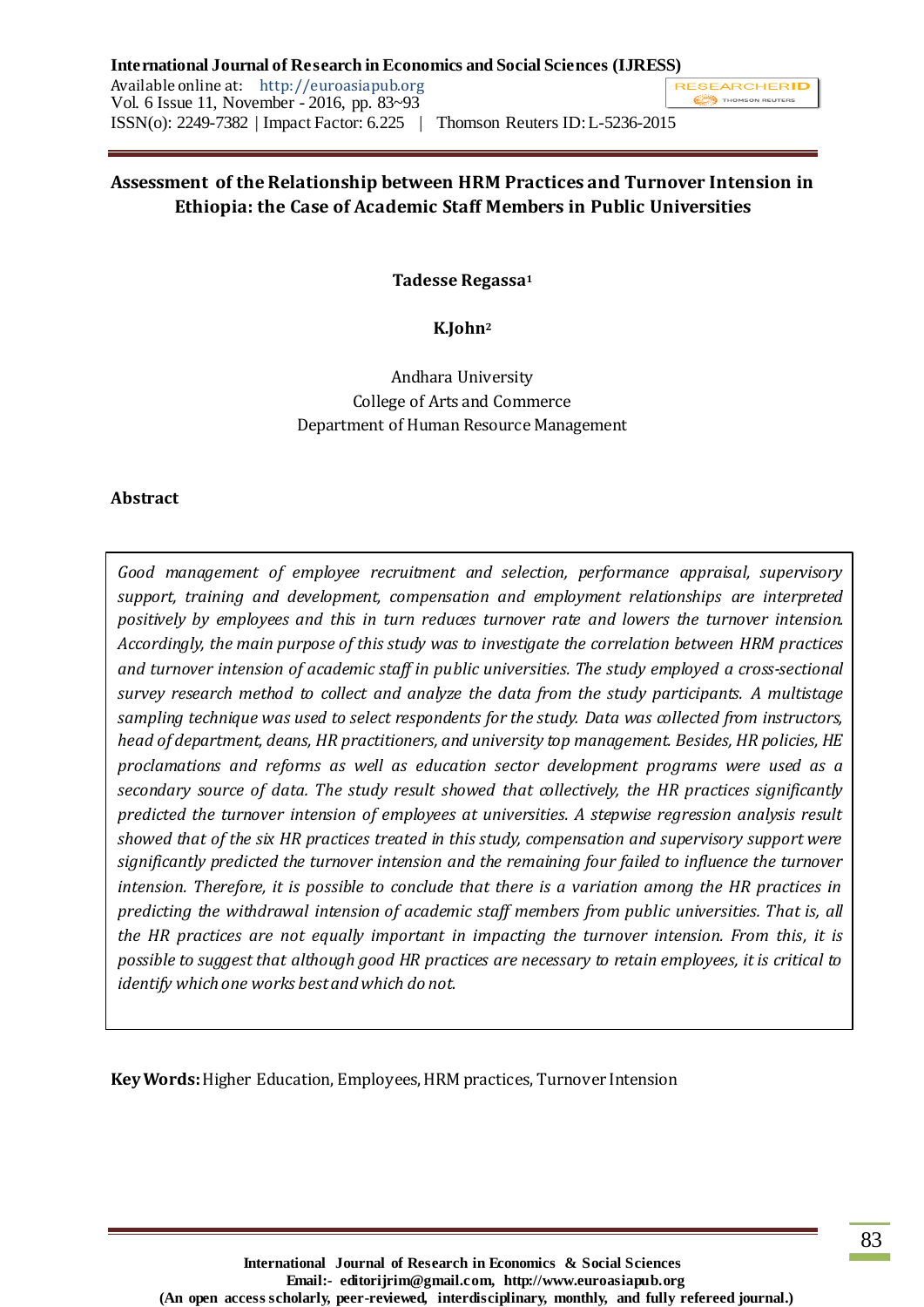### **1. Introduction**

As to World Bank (2007), tertiary education is central to the economic and political development of any nation which is in turn vital to competitiveness in an increasingly globalizing knowledge society. However, this could be true if there is sufficient number of skilled manpower in the higher education institutions. Regarding this, the study made by World Bank (2007) confirmed that the major challenges higher education institutions in Africa facing today are: insufficient numbers of qualified academic staff in higher education institutions as the result of brain drain, retirements and HIV/AIDS; low internal and external efficiency; and poor human resource management practices. These are the entire involuntary turnover that made public universities loss their staff which is also true for Ethiopian Universites. Besides, there are also voluntary turnover and turnover intentions through which universities were losing their talented academic staff members.

According to Hailemariam and Rao (2003) although there is no clear conception among researchers on the term human resource practices, it is one of the major variables that influences employee intension to leave. HR practices that are well managed and implemented are able to decrease the intension of resigning among employees, because individuals tend to respond positively to top management commitment (Eisenberger, Fasalo and Davis-Lamastro, 1990).

Studies made by Darougheha et al (2013) shown that universities are one of the areas where knowledge is created, shared and used but challenged due to loss or turnover of these knowledgeable personnel. Scholars like Arnet and Obert (1995), Pfeffer and Vegia (1999), and Desseiler (1999) for an organization to reduce turnover intension of employees and remain effective, it must have applied proper human resource management practices.

According to Accenture (2001), Jardin and Amig (2001) cited on Bhat (2014) the employees perception to poor leadership of supervisors, unchallenging position, limited opportunity for growth, absence of recognition for better performance, limited control over the work and customer, salary benefit are not commensurate with the work requirement and the opportunity for better salary packed elsewhere are some of the most common reasons why employees intend to quit. Daroughaha (2013) on his part found out that to ameliorate the loss of experts, organizations need to have a proper human resource practices. Bhat (2008) investigated human resource practices as antecedents having impact on behavioral consequences such as person-organization fit and organizational commitment, which ultimately leads to employee turnover intensions. Human resource practice is clearly linked to employee turnover intension and it is a determining factor of turnover intension.

Further, researches have shown that human resource practices that are well managed and properly implemented are able to increase organizational commitment and decrease intension of resigning among employees because individuals tend to respond positively to the commitment and support of top management (Eisenberger, 2004). There are major human resources factors which make employees to quit from organizations and these are poor hiring practices, managerial style, lack of recognition, lack of competitive compensation system, and toxic work place environment (Abassie et al., 2000; Jones et al., 2002).

Different scholars have stipulated a variety of factors that have the potential to determine the employee's intent to leave. Liu (2004) conducted a study and disclosed that employees perception of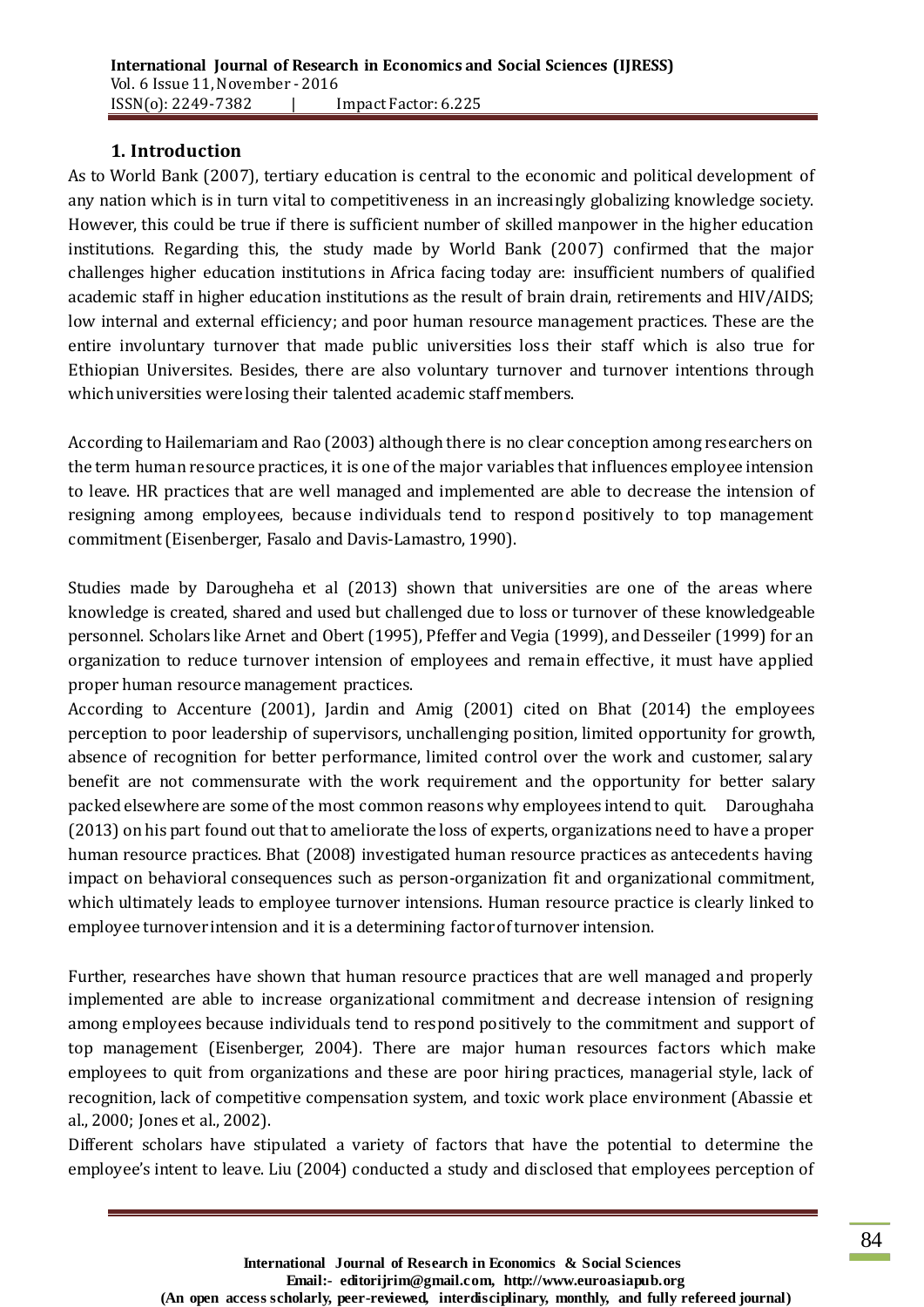human resource practices including pay level, career development opportunities, work family support, and relationship with a leader resulted in lower employees' turnover intension as a reciprocate to an organization. Employees' sense of obligation to reciprocate the organization with better job performance and an increased and stronger organizational commitment will reduce the turnover intensions.

Although there were many studies conducted on the relationship between turnover intension and HR practices, none of them put a standard reason why employees leave. Particularly the study was limited in the higher education institutions in general and in Ethiopia in particular.

Second, there were inconsistencies in the findings of the studies made to identify factors for turnover intension and on the actual turnover. Third, most of the studies made on HR practices and intension to leave have emphasized on industries and other none-education institutions. Therefore, this study was aimed at investigating the correlation between HR practices and turnover intension among the academic staff in public universities of Ethiopia.

# **2. Objectives of the Study**

- To explore the outstanding issues in HRM in public universities of Ethiopia
- To identify the state of the relationship between aspects of HR practices and intension to leave
- To investigate the association between demographic factors and turnover intension.

# **3. Basic Research Questions**

In order to attain the aforementioned objectives of the study it is good to raise and find answer for the following questions.

- Are there any issues and concerns in the HR practices at universities?
- Is there any significant relationship between HR practices and turnover intension?
- Do personal factors contributed to the variation in turnover intension?

# **4. Research Methodology**

- **4.1. Method:** A cross-sectional survey research method with a descriptive nature was adopted for the study to determine whether HR practices significantly associated to and predicted the academic staff member turnover intention.
- **4.2. Sources of Data:** Primary data was collected from academic staff and office holders of the respective universities. Moreover, documents of various types were consulted as secondary source of data to supplement the information obtained from the primary data.

**4.3. Sample and Sampling Technique:** Multistage sampling technique was used to obtain respondents from teachers and office bearers. In Ethiopian universities are grouped in to three based on their year of establishment. Accordingly, there were 3 generations of universities as first, second and third generations. Hence, one university from each generation was taken using simple random sampling technique. Then stratified sampling technique was used to select college and departments from each university. After that simple random sampling technique was used to select instructors from each department of the respective universities. Office bearers such as head of departments, deans, directors and top management of the universities were included purposely because of the key role in the management of human resources.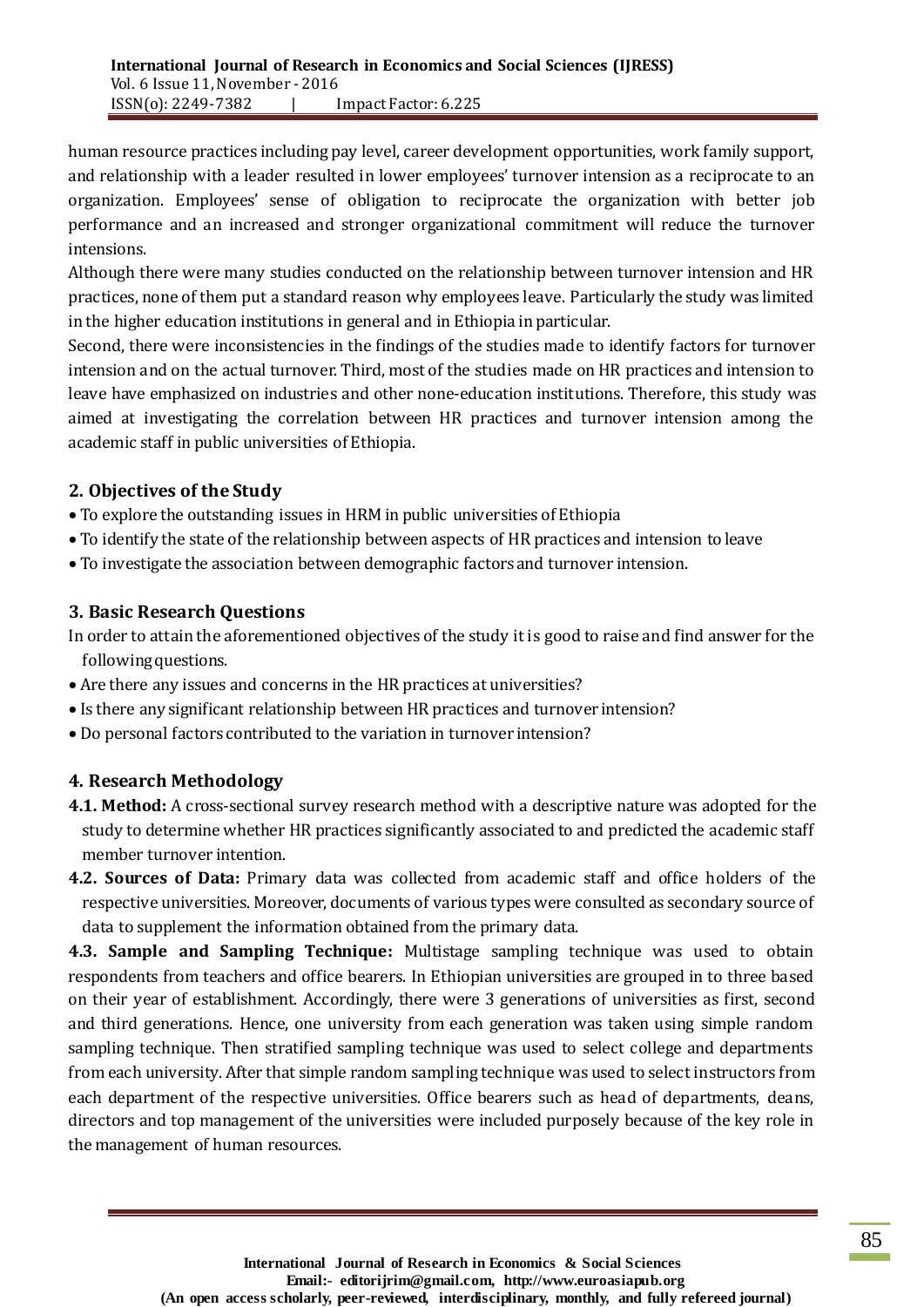**4.4. Data Collection Tools:** To collect relevant data from respondents questionnaire, interview and document analysis were used. The questionnaire was a five point likert scale employed to obtain data from teachers, head of department, and deans. Interview was used to get detail information from human resource director and university top management.

**4.5. Data Analysis Technique:** In order to analyze the quantitative data received from teachers, SPSS version 20 was used. To see the relationship between HR practices and turnover intension correlation analysis was performed. To identify the out standing issues in HR practices spearman rank order correlation was used. To the influence of facets of HR practices on turnover intension linear regression analysis was performed. To see the independent contribution of each of the HR practices on turnover intension stepwise regression analysis was performed.

# **2. Results and Discussion**

Table 1 presented the demographic information of respondents in Ethiopian public universities.

| ັ<br>Demographics           |                        | Responses (358) |                |
|-----------------------------|------------------------|-----------------|----------------|
|                             |                        | Number (No)     | Percent (%)    |
| Sex of Respondents          | Male                   | 323             | 90.2           |
|                             | Female                 | 35              | 9.8            |
| Age of Respondents          | <20                    |                 | $\blacksquare$ |
|                             | 20-30                  | 187             | 52.2           |
|                             | 31-40                  | 130             | 36.4           |
|                             | 41-50                  | 32              | 8.9            |
|                             | >50                    | 9               | 2.5            |
| $\sigma f$<br>Qualification | <b>Bachelor Degree</b> | 72              | 20.1           |
| Respondents                 | Masters' Degree        | 256             | 71.5           |
|                             | Doctor of Philosophy   | 30              | 8.4            |

# **2.1. Sex, Age and Qualification of respondents Table 1: Sex, Age and Qualification of respondents**

## Source: **Field Survey**

As can be seen from Table 1, the demographic data collected from respondents revealed that majority 323 (90.2%) of the study participants were male and the remaining 35 (9.8 %) were female showing less number of female teachers in the academic staff mix which is controversial with what was planned to be achieved by the government. From this, it can be inferred that apart from the government's effort to raise the number female in public universities, still the participation was not promising as the ratio is far below the target set by Ministry of Education.

The data in Table 1 also revealed that the larger majorities (52.2 %) of the respondents were in between the ages of 20 to 30 years, 36.6% were in between 31-40 years, 8.9% were in between 41-50, and 2.5 % of the respondents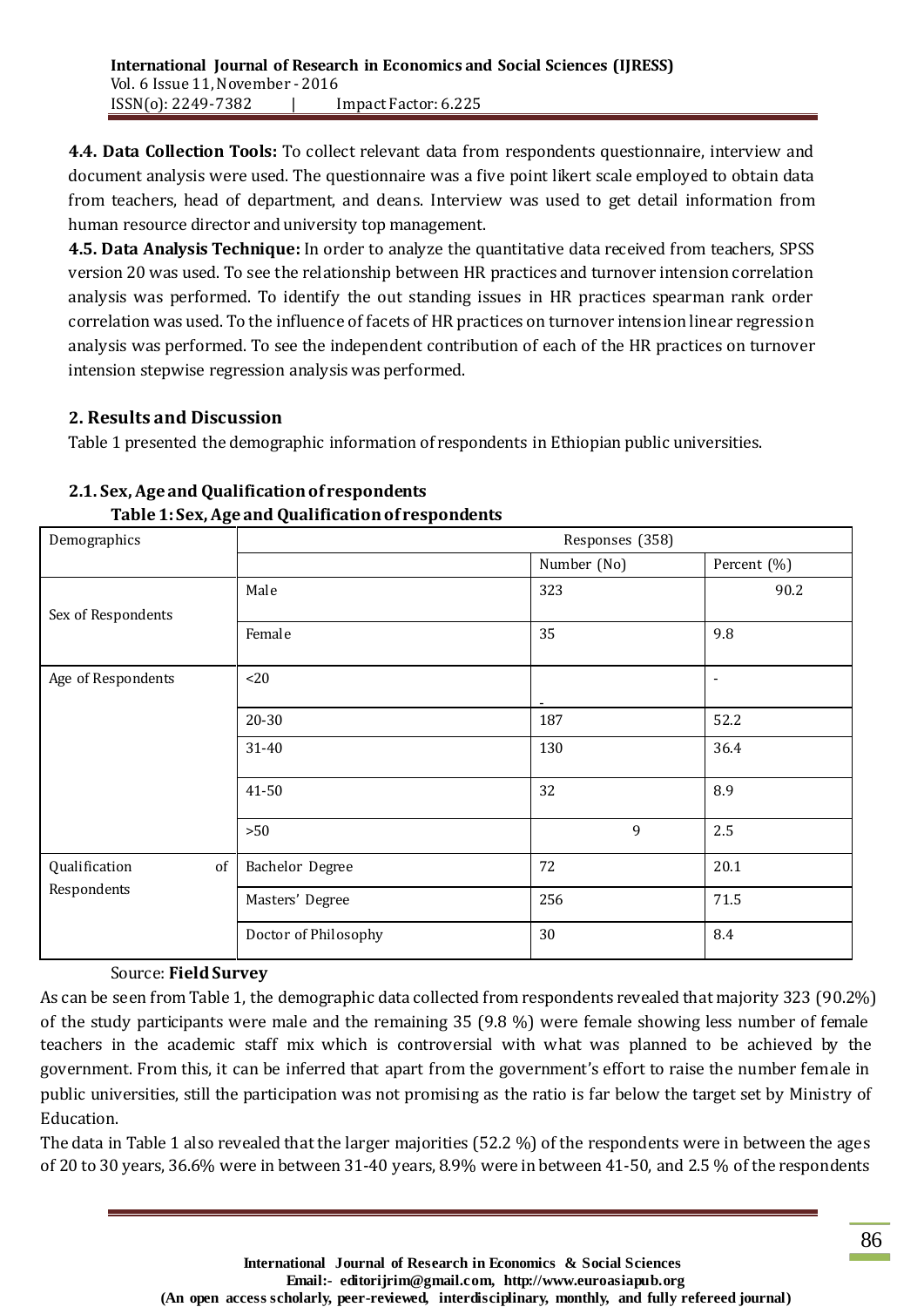were above 50 years old. It is widely accepted that good teaching demands an academic staff with appropriate qualification, professional competence, experience and motivation that is relevant to the level of the programs they are appointed to (Mulu, 2010).

Concerning the qualification of the academic staffs, Table 1 showed that 256 (71.5 %) of the respondents were Masters' degree holders while only 30 (8.4%) of the respondents were PhD holders. However, about 20.1% were with a qualification of bachelor degree. Therefore, despite the extensive training programs to meet the target set, there was still a lack of match between target set by government and the actual academic staff qualification mix in Ethiopian public Universities.

#### **2.2. State of Employees Intension to Leave Public Universities**

On Table 2, item 1 respondents were asked whether they look for a job outside this university. Accordingly, 38.8% of the respondents agreed that they are looking for a job outside their present university. But a greater number of respondents (44.2 %) disagreed and 17.0 % of respondents were indifferent toward the plan to jump from the current employing organization to another one.

Regarding the time when to leave their current organization in Table 2, majority (46.1 %) of the respondents agreed that they will leave as soon as they get better opportunity. The higher mean value of 3.15 also indicates majority of the respondents agree that they will immediately leave their organization if they get a better chance.

| Intention to Leave                                                  | strongly<br>Disagree | Disagree | Undecided | Agree | Strongly<br>Agree | mean | <b>SD</b> |
|---------------------------------------------------------------------|----------------------|----------|-----------|-------|-------------------|------|-----------|
| I am actively looking for a job                                     | 59                   | 99       | 61        | 81    | 58                | 2.94 | 1.35      |
| outside this university                                             | 16.5%                | 27.7%    | 17.0%     | 22.6% | 16.2%             |      |           |
| As soon as I can find a better job, I                               | 55                   | 73       | 65        | 95    | 70                | 3.15 | 1.36      |
| will leave this University.                                         | 15.4%                | 20.4%    | 18.2%     | 26.5% | 19.6%             |      |           |
| am seriously thinking about<br>$\mathbf{I}$                         | 82                   | 90       | 65        | 79    | 42                | 2.75 | 1.34      |
| quitting my job.                                                    | 22.9%                | 25.1%    | 18.2%     | 22.1% | 11.7%             |      |           |
| I often think about quitting my job                                 | 74                   | 92       | 74        | 82    | 36                | 2.76 | 1.29      |
| in this University.                                                 | 20.7%                | 25.7%    | 20.7%     | 22.9% | 10.1%             |      |           |
| I think I will be working in this                                   | 68                   | 79       | 98        | 72    | 41                | 2.83 | 1.27      |
| university for five years from now.                                 | 19.0%                | 22.1%    | 27.4%     | 20.1% | 11.5%             |      |           |
| In the last few months I have                                       | 77                   | 96       | 64        | 69    | 52                | 2.78 | 1.36      |
| thought seriously about looking for<br>a job in another University. | 21.5%                | 26.8%    | 17.9%     | 19.3% | 14.5%             |      |           |
| everything<br>Taking<br>into<br>consideration, there is likelihood  | 41                   | 70       | 73        | 112   | 62                | 3.23 | 1.27      |

#### **Table 2: Employees Intention to Leave**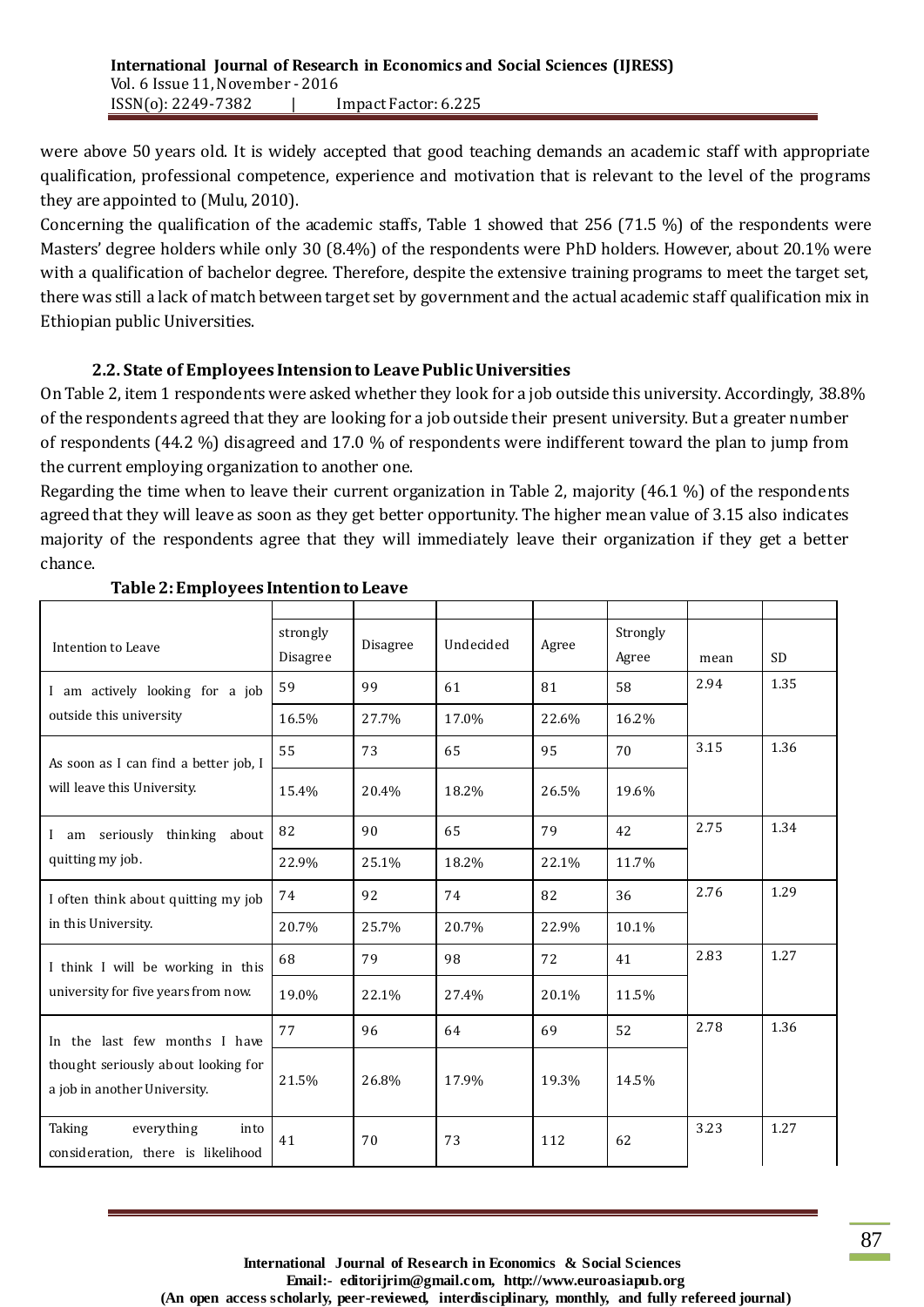#### **International Journal of Research in Economics and Social Sciences (IJRESS)** Vol. 6 Issue 11, November - 2016

ISSN(o): 2249-7382 | Impact Factor: 6.225

| that I will make a serious effort to<br>find a new job within the next year. | 11.5% | 19.6% | 20.4% | 31.3% | 17.3% |  |
|------------------------------------------------------------------------------|-------|-------|-------|-------|-------|--|
| ----<br>$\sim$                                                               |       |       |       |       |       |  |

#### Source: **Field Survey**

On the other hand 35.8 % replied that they have no plan to leave even when they got better opportunity while 18.2 % were indifferent. Among the total respondents, 48.0 % of them disagreed that they are seriously looking about quitting their job. But 33.8 % of the employees agreed that they were looking to quit their job and about 18.2% of the respondents neither look to leave nor to stay on their job.

Of the total respondents 34.0% of them agreed that they often think to quit their job while the majority (46.4 %) of the respondents disagreed and 20.7 % of the respondents were in different. On the duration of their stay in the current organization, 41.1% of the respondents replied they have no plan to leave within the coming five years and 31.6 % of the respondents were planning to leave in the coming five months.

Of the total respondents 55.0 % of them were disagreed towards seriously looking for another job in same organization while 31.3 % were agreed. Still, 13.7 % were neither agreed nor disagreed to look for other options.

With regard to the need to look employment in another university and attempts made so far in Table 2, 33.8 % of them agreed that they wish to join another university while the majority (48.5 %) disagreed and about 17.9 % were indifferent. About 48.6 % the participants replied that there is a likelihood for them to leave this university and hence make a serious effort to find a new job within the next year while 31.1 % of the respondents disagreed on the likelihood for them to look for an employment in the next year and about 20.4 % of the respondents were neither agreed nor disagreed that they will make a serious effort to find a new job within the next year.

In Table 3, the most influencing factor with highest mean value and ranked number 1 is the irrelevance of performance evaluation parameter which indicates variety of problems related to the evaluation criteria.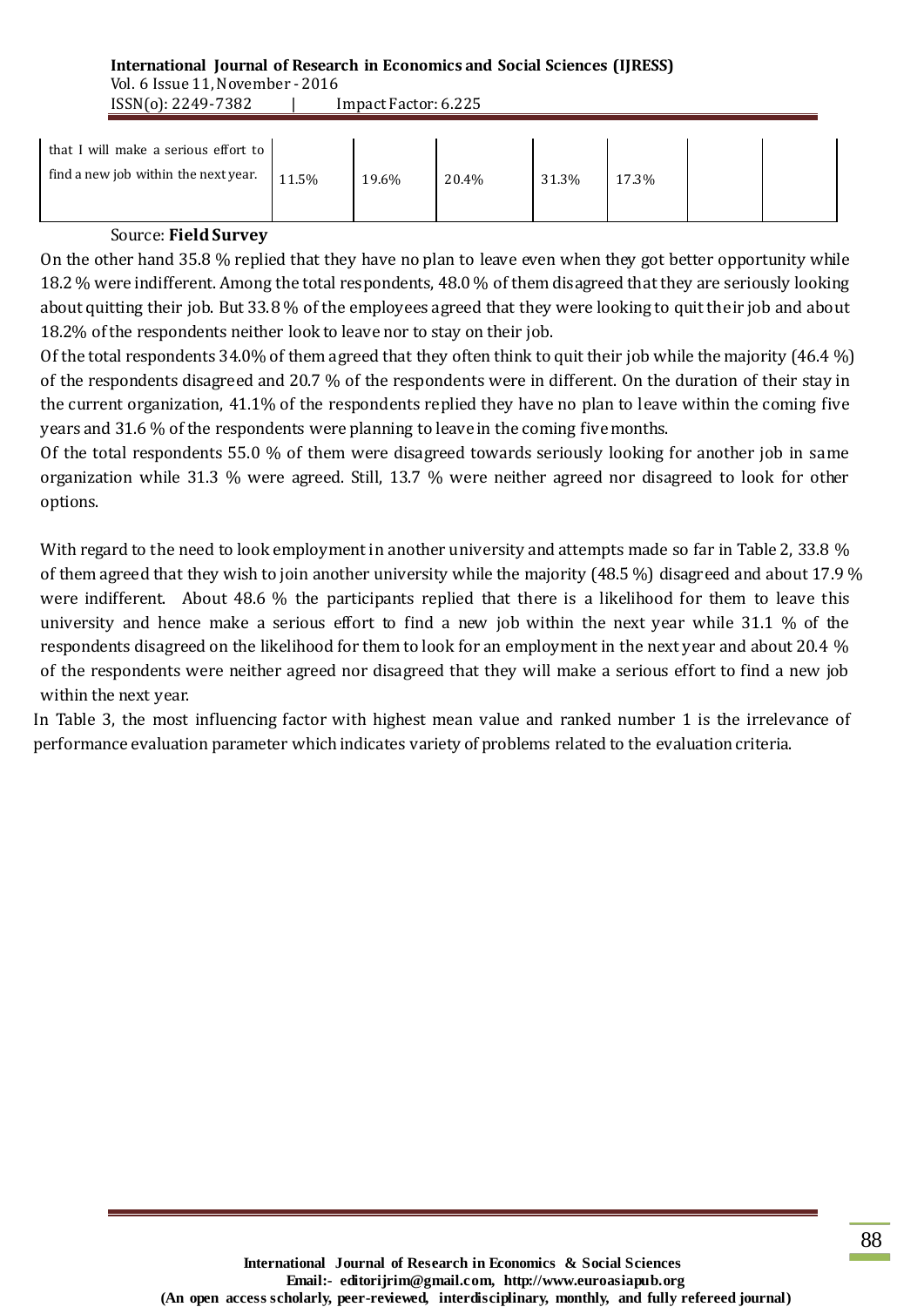|  | Table 3: Ranked Response on Variables Turnover Intension of Employees |  |
|--|-----------------------------------------------------------------------|--|
|--|-----------------------------------------------------------------------|--|

| Factors                                                             | Mean Rank | Std.      |   |
|---------------------------------------------------------------------|-----------|-----------|---|
|                                                                     |           | Deviation |   |
| The irrelevance of performance evaluation practices                 | 5.18      | 2.01      |   |
| Lack of training and development program                            | 4.93      | 2.14      | 2 |
| Poor industrial relation existing in Universities                   | 4.83      | 2.31      | 3 |
| Absence of employee union to protect the right of workers           | 4.81      | 2.13      | 4 |
| Unfair recruitment and selection practices existing in universities | 4.80      | 2.50      | 5 |
| Absence of proper support from top management                       | 4.24      | 2.05      | 6 |

## Source: Field Survey

The factor ranked second in affecting the turnover intension in public universities according to the views of the respondent was the inadequacy of training and development opportunities. The poor industrial relation existing in universities was stood third followed by the absence of employee union to protect the right and interest of workers by maintaining a positive relationship in the organization. Unfair recruitment and selection practices existing in universities ranked fifth as shown in Table 3.

|           |                 | Name       | of Name | of Sex     | of Age of Work |            | Qualification | Academic |
|-----------|-----------------|------------|---------|------------|----------------|------------|---------------|----------|
|           |                 | University | the     | respondent | respo          | experience |               | Rank     |
|           |                 |            | College |            | ndent          |            |               |          |
|           | Pearson         | .069       | .004    | .046       | .018           | .018       | $-0.025$      | .063     |
| Intension | Correlation     |            |         |            |                |            |               |          |
| to Leave  | Sig. (2-tailed) | .195       | .940    | .390       | .735           | .738       | .636          | .238     |
|           | N               | 358        | 358     | 358        | 358            | 358        | 358           | 358      |

Regarding the relationship between personal factors and turnover intension, Table 4 shown that none of the HR practices were, significantly correlated to the withdrawal intension of employees in public Universities.

# **2.3. TheRelationship between HR Practices and Turnover Intension**

Pearson product moment correlation analysis was carried out to investigate the relationship between facets of HR practices and their turnover intension. Table 5 depicted that as expected all the HR practices except compensation were negatively related to the turnover intension of employees.

## **Table 5: The Relationship between HR Practices and Turnover Intension**

|                 |                 | Recruitment | Appraisal | supervisio Training |         | Compensation | Relation |
|-----------------|-----------------|-------------|-----------|---------------------|---------|--------------|----------|
|                 |                 |             |           | n                   |         |              |          |
| Turnover intent | Pearson         | $-.051$     | $-0.057$  | $-127*$             | $-108*$ | .040         | $-021$   |
|                 | Sig. (2-tailed) | .335        | .285      | .016                | .041    | .455         | .698     |
|                 | N               | 358         | 358       | 358                 | 358     | 358          | 358      |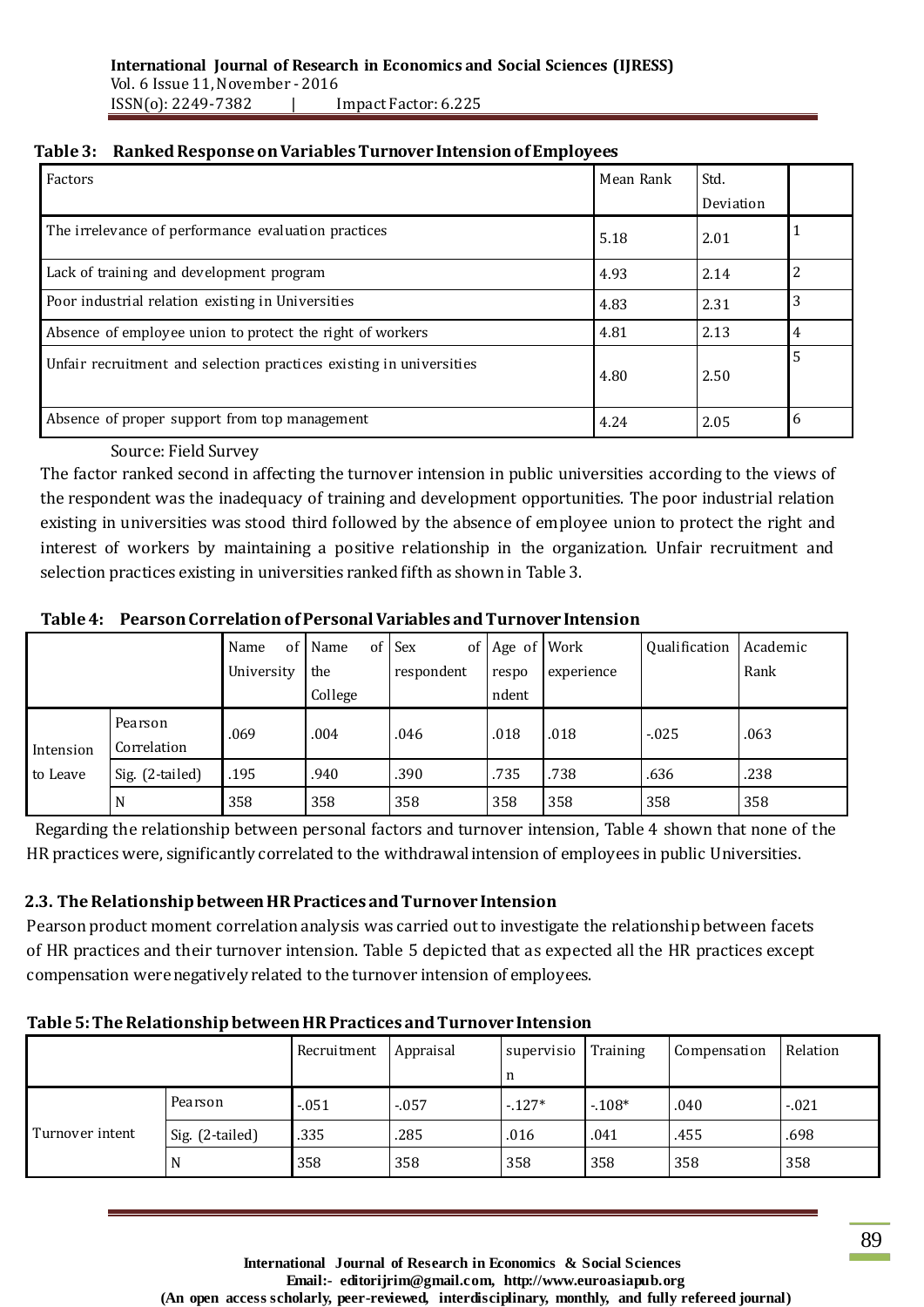#### Source: **Field Survey**

According to the data in Table 5 supervisor support and training and development opportunities were significantly and negatively related to employees turnover intension ( $r = -0.27$ ,  $P < 0.05$ ;  $r = -0.108$ ,  $P < 0.05$ ) respectively. Similarly Bhat (2014) conducted a correlation analysis study to investigate the relationship between HR practices and employee turnover intentions. The result revealed that training and development opportunities were found to be significantly related to employee turnover intension.

Extensive recruitment and careful selection ( $r = -0.051$ , P= 0.335), compensation and benefits ( $r = 0.040$ , P= 0.455) and labour relation ( $r= 0$ -.021,  $P= 0.698$ ) were not significantly related to turnover intension, although the relationship is positive for compensation as seen from Table 5. But the relationship is negative for recruitment and selection and labour relation.

Table 5 also depicted that there is statistically significant and positive relationship among the HR practices themselves. This indicates if there is one HR practice that is well managed and implemented this has an implication on the remaining HR practices.

## **2.4. The Effect of HR Practices on Employee Turnover Intension**

With regard to HR facets predicting the intension to leave multiple linear regression analysis was carried out. According to the data presented in Table 5, there is a statistically significant relationship between the facets of HR practices and employees turnover intension (P-value< 0.05).

| Model Summary |                |          |          |              |                                   |                   |     |     |               |  |
|---------------|----------------|----------|----------|--------------|-----------------------------------|-------------------|-----|-----|---------------|--|
| Model         | $\overline{R}$ | R Square | Adjusted |              | R Std. Error of Change Statistics |                   |     |     |               |  |
|               |                |          | Square   | the Estimate | $\mathbb{R}$<br>Change            | Square   F Change | df1 | df2 | Sig. F Change |  |
|               | .221a          | .049     | .033     | .76459       | .049                              | 2.999             | 6   | 351 | .007          |  |

Table 6: Regression Analysis of HR Practices on Turnover Intension

a. Predictors: (Constant), Relationship, Recruitment, Compensation, Training, Appraisal, Support

#### Source: **Field Survey**

According to the data in Table 6, HR practices were found to have a significant impact on turnover intension of employees. All the variables of HR practices explained 4.9 % of the variance in withdrawal intension. Thus, when HR practices are improved and well implemented, turnover intension tends to down with it. Previous studies done on the impacts of HR practices on lecturer turnover intension have also showed that by applying appropriate HR practices universities may increase organizational commitment and there by the turnover intension (Darougheha et al. 2013).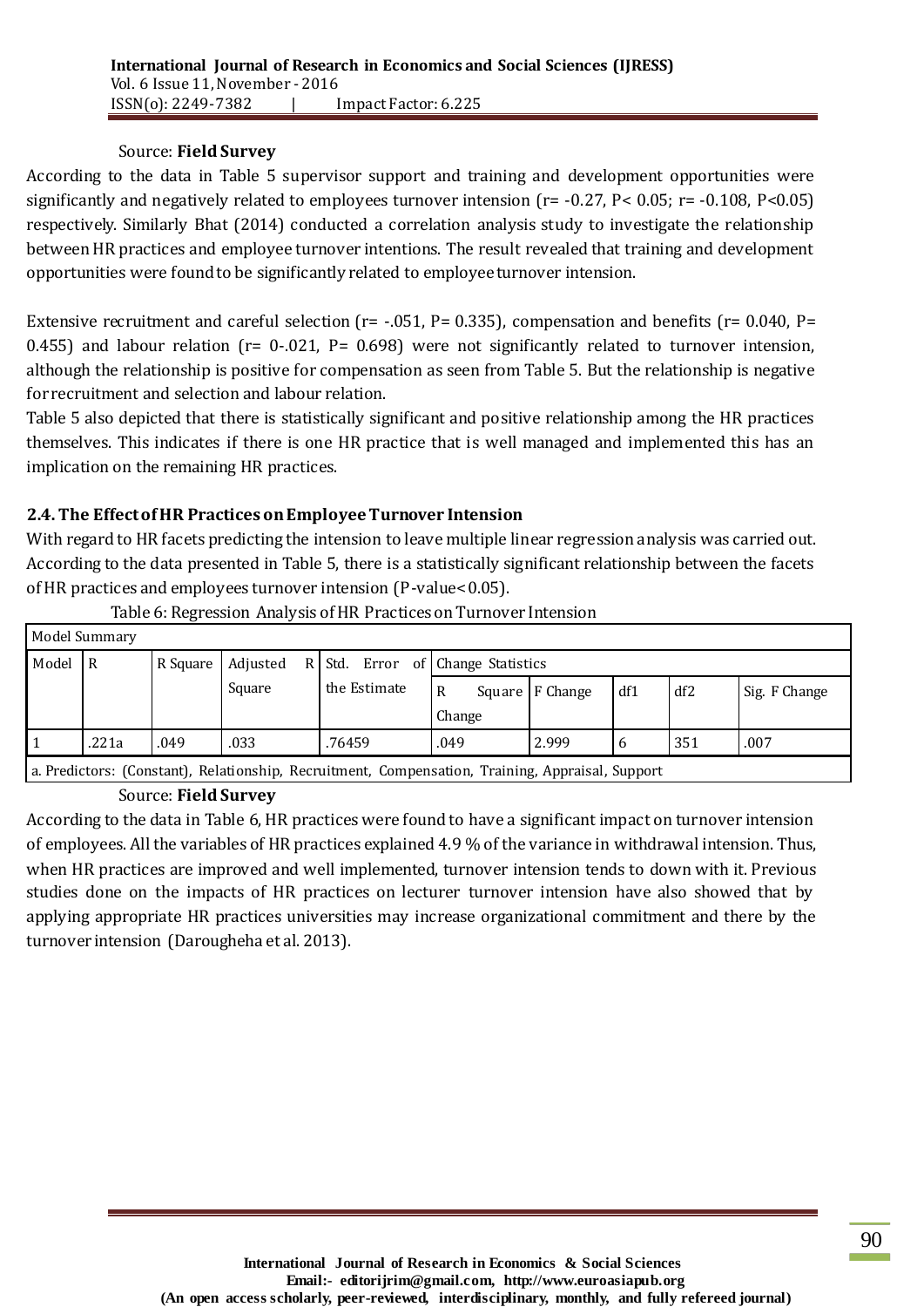|              | Coefficients <sup>a</sup>                 |                             |            |                              |          |      |  |  |  |
|--------------|-------------------------------------------|-----------------------------|------------|------------------------------|----------|------|--|--|--|
| Model        |                                           | Unstandardized Coefficients |            | Standardized<br>Coefficients | t        | Sig. |  |  |  |
|              |                                           | B                           | Std. Error | Beta                         |          |      |  |  |  |
|              | (Constant)                                | 3.472                       | .185       |                              | 18.798   | .000 |  |  |  |
|              | Recruitment                               | $-.005$                     | .076       | $-.005$                      | $-.061$  | .952 |  |  |  |
|              | Appraisal                                 | .006                        | .064       | .007                         | .093     | .926 |  |  |  |
| $\mathbf{1}$ | Support                                   | $-148$                      | .069       | $-175$                       | $-2.149$ | .032 |  |  |  |
|              | Training                                  | $-110$                      | .071       | $-122$                       | $-1.548$ | .123 |  |  |  |
|              | Compensation                              | .195                        | .081       | .175                         | 2.399    | .017 |  |  |  |
|              | Relationship                              | $-0.018$                    | .078       | $-0.017$                     | $-230$   | .818 |  |  |  |
|              | a. Dependent Variable: Intension to leave |                             |            |                              |          |      |  |  |  |

# **Table 7: Hierarchical Multiple Linear Regression Analysis of Turnover Intension on Predictor Variables**

#### Source: **Field Survey**

From Table 7, it is shown that compensation and supervisory support were the most powerful predictor of employee turnover intension in public universities (B= 0.175, P=0.017; B= 0.175, P= 0.032) respectively. A study made by Hong et al. (2012) found out similar association that there is a significant relationship between employee turnover intension and supervisor support. Moreover, Allen et al. (2003) also found out that supervisor support was significantly and negatively related to the actual turnover and turnover intension.

However as shown in Table 7, recruitment and selection is negatively related to employee turnover intension although it was not significant (B= -0.005, P= 0.952), performance appraisal practices was insignificantly but negatively related to employee turnover intension (B= -0.007, P= 0 .926), and training and development program was also failed to predict turnover intension of employees (B= -0.122, P= 0.123). However, labour relation is the least powerful predictor of employee turnover intension (B= -0.017, P= 0.818).

## **3. Conclusion**

The ultimate goal of this study was to examine the effects of HR practices on employee's turnover intension. Of all the HR practices considered in this study the impact of supervisor support and compensation was significant. Therefore, it is support and benefit arrangement in place that are powerful in determining the turnover intention at universities.

Similar to previous researches, the result showed that collectively the HR practices significantly predicted the staff turnover intension at universities. What was not consistent with the previous findings is that not all HR practices significantly contributed to the prediction.

Therefore, though all the HR practices are necessary to retain employees, there is a variation among the aspects in terms of their prediction power of withdrawal intension. This suggests that a positive relationship exists between the extents to which organizations implement HR practices to reduce the intension to quite.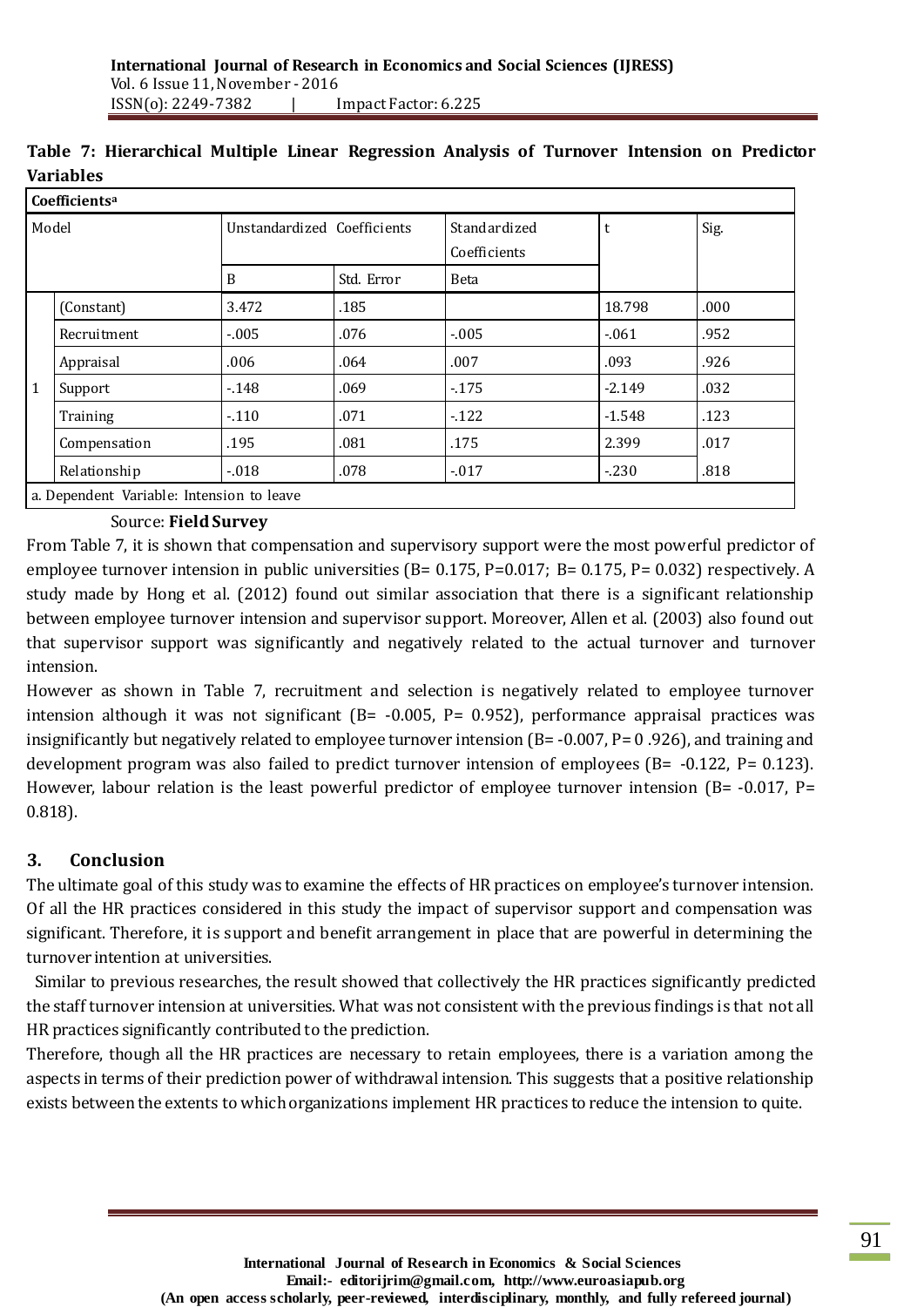## **4. Recommendation**

The study result revealed that there is a variation among the HR practices in their prediction of academic staff commitment and their turnover intension. Accordingly, the influence of supervisor support and compensation was so significant compared to the other human resource practices and this demand due attention of the HR practitioners at universities.

But collectively all the HR practices significantly predicted the turnover intension of employees. Therefore, the HR practices should be well managed both individually and as a bundle so that employees would reciprocate this in the form of higher intension to remain with the organization.

Surprisingly, compensation as an aspect of HR practices was found to be positively and significantly influenced the turnover intension. Therefore, universities are better to consider and indentify really whether academicians tend to leave their job more when they are compensated.

#### **References**

Abassi SM, Hollman KW (2000). "Turnover: The Real Bottom Line", Public Personnel Management, 2 (3), PP. 333- 342

Chanda, A., Bansal, T. and Chanda, R. (2010). Strategic Integration of Recruitment Practices and Its Impact on Performance in Indian Enterprises, Research and Practice in Human Resource Management, 18(1), 1-15.

Eisenberger,R., Fasolo, P. and Davis-LaMastro, V.( 1990). Perceived organizational support and employee diligence, commitment, and innovation. Journal of Applied Psychology, Vol 75(1), 51-59.

Halil Demirer et al (2014).THE Role of Organizational Commitment and

 Members' Characteristics on Organizational Citizenship in Geographically Dispersed Organizations, Mustafa Kemal University**,** Turkey

Johnson, E. K. (2002). The human resources function in New Zealand organizations: The Cranfield survey. The New Zealand Journal of Human Resources Management, 2, 1-15

Jones, D., Pringle, J., & Shepherd, D. (2000). Managing Diversity Meets Aotearoa/ New Zealand. Personnel Review, 29(3), 364-380.

- Lee, K., Carswell, J.J., & Allen, N.J. (2000). A meta-analytic review of occupational commitment: Relations with person-and work-related variables. Journal of Applied Psychology, 85: 799-811.
- Liu (2004).The cross national transfer of HRM practices in MNCs: An integrative research model", International Journal of Manpower, Vol. 25 Iss: 6, pp.500 – 517
- R. Eisenberger, P. Fasolo and V. Davis LaMastro, "Perceived Organizational Support and Employee diligence, Commitment, and Innovation," Journal of Applied Psychology, Vol. 75, No. 1, 1990, pp. 51-59.

Teshome Wagaw (2001). 'African Higher Education in Collaboration to Respond to Contemporary Development Imperatives', Equity & Excellence in Education, 34: 3, 54 - 55

World Bank (2003). Higher Education Development: Pursuing the Vision, Washington, D.C.: The World Bank \_\_\_\_\_\_\_\_\_\_\_\_ (2008). General Education Quality Improvement Program in Ethiopia; A Project appraisal Document, East Africa, African Region